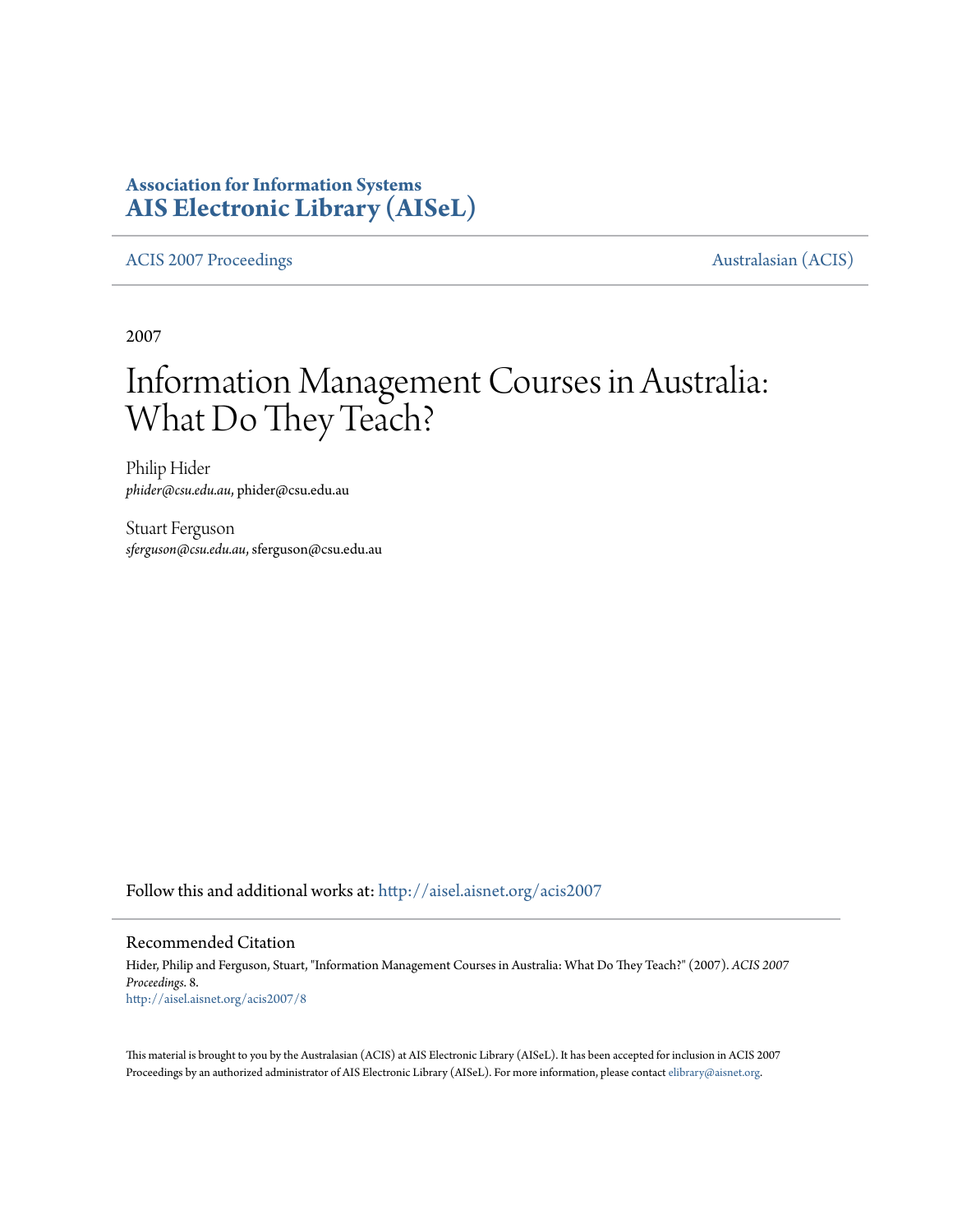# **Information Management Courses in Australia: What Do They Teach?**

Philip Hider and Stuart Ferguson School of Information Studies Charles Sturt University Wagga Wagga, Australia Email: [phider@csu.edu.au](mailto:phider@csu.edu.au), [sferguson@csu.edu.au](mailto:sferguson@csu.edu.au)

# **Abstract**

*Examines the nature and content of Information Management courses currently offered by Australian universities, through an analysis of subject abstracts taken from the courses' web pages. A lack of overlap between course content indicates the heterogenous nature of IM education and that courses may have had different disciplinary origins. On the other hand, the courses broadly conform to Gorman and Corbitt's model of core competencies for IM, which represent the intersection of LIS and IS approaches. This suggests that despite differences in the details of syllabi, there is a common understanding amongst Australian academics that IM education should cover key middle ground between systems-based and user-based fields of study.* 

## **Keywords**

Information management, education, courses, Australia

# **Introduction**

The fact that Australasian Conference on Information Systems now has an Information Management (IM) track demonstrates the close relationship information systems (IS) and IM, to the extent that IM is sometimes considered as part of IS. On the other hand, IM is also claimed by many based in the field of Library and Information Science (LIS). After all, librarians do not simply manage libraries; many spend much of their working lives managing information, or at least resources containing information. The multiple claims on the IM field are shown by the way the term 'Information Management' is included in the names of a wide range of courses offered by universities in Australia and elsewhere. LIS courses are sometimes called 'Library and Information Management', IS courses are sometimes called 'Information Systems and Management', and so on. In recent years, IM programs have started to emerge as courses in their own right. This paper examines the nature and content of these IM courses, as offered by Australian universities.

# **Literature Review**

According to Felicite Fairer-Wessels (1997), information management emerged as a specialised field of university education in the late 1980s, with debate 'focusing on the particular disciplines within which information management should be tutored.' For a considerable time, the content and scope of IM programs have received close attention from practitioners and researchers from a variety of fields, including the areas of 'business and management, organisation research, information systems, information and communication technology, public administration, communication, information, and librarianship' (Maceviciute 2002, p.191). The emergence of knowledge management (KM) over the past decade has renewed interest in this issue (Kirk 1999; Davenport & Prusak 2000; Maceviciute 2001; 2002).

Although IM, or IRM (Information Resources Management) as it is also known in the USA, has been around for many years and there are now many academic programs described as Information Management, there are still definitional problems, with the concept taking on 'different meanings for different people' (Fairer-Wessels 1997). Maceviciute (2001) summarises the approaches taken to IM by researchers and practitioners from various fields as follows:

The LIS representatives advocate stronger orientation towards the perspective of management in new flexible organisations and use of technology in them. In the business field information management is seen as a higher management level function, especially when it is labelled as knowledge management. It is normal to find information management programmes in business and management schools. Moreover, computer professionals, information systems (IS) designers, and information technology (IT) specialists for businesses start worrying more about the necessity to study how managers utilise information.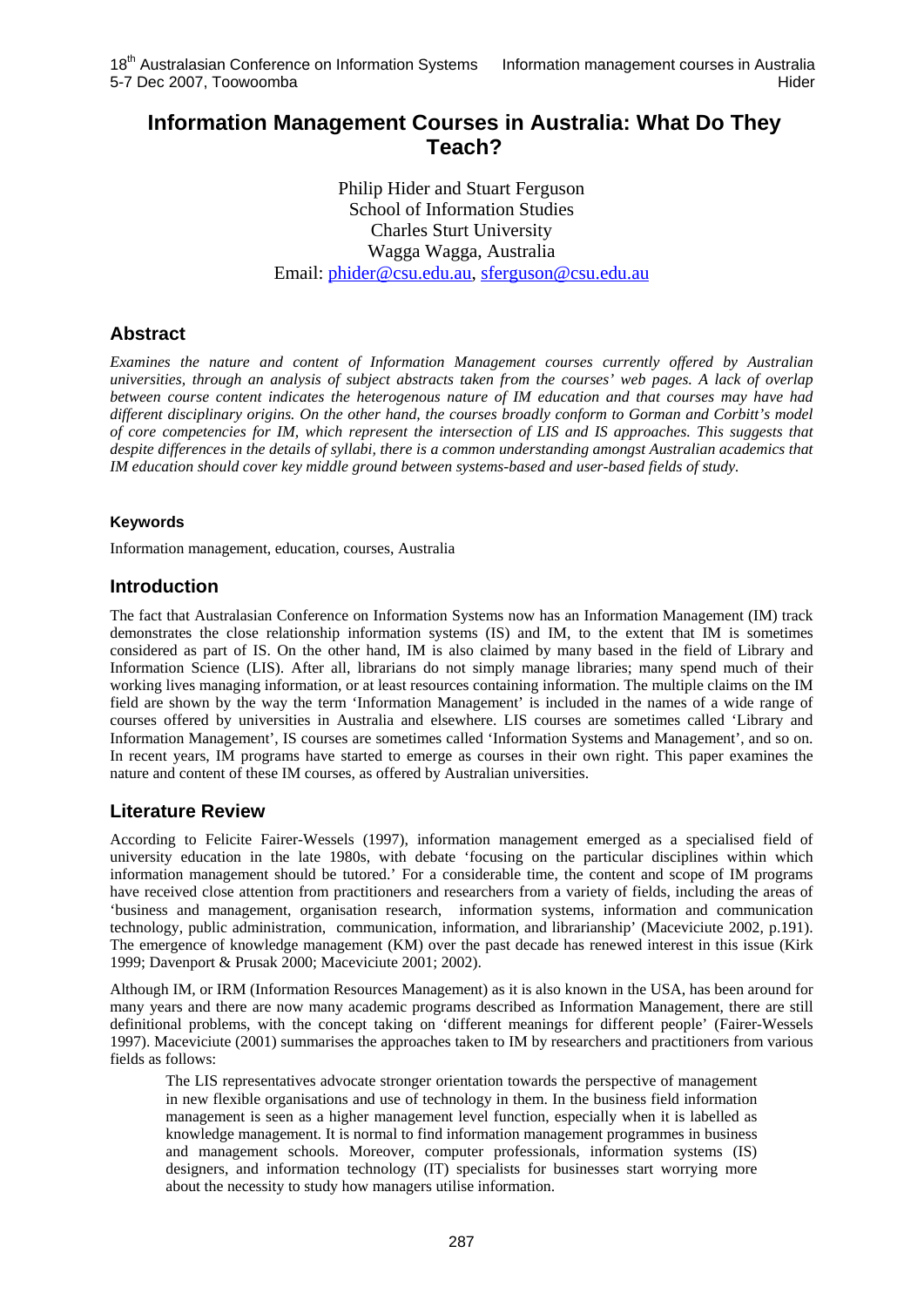According to Maceviciute (2001; 2002), the term information management has been used to describe discrete fields such as IT management, IS management, management of information and information resource management.

While IRM is often used synonymously with IM, it can also be used to describe a subject or module within the IS curriculum, designed to 'introduce students to the concepts and terminology of the management of information resources' and covering area such as IT policy, and the 'methodology of strategic planning' as applied to an IT function (Farah 2002, pp.107-108). Similarly, Barbara Klein (2002) describes an IM subject within an MBA non-IT major that covers topics such as data modeling, database design, data definition and manipulation languages, database administration and data warehousing. On the other hand, both IM and IRM have been used more broadly, to describe the IS field of academic study (Gorgone et al. 2003).

For some authors, IM represents 'the merging of the business and the technical areas together to develop a hybrid manager' (Grant et al. 2001, p.360). In Britain, this approach to IM generated a variety of Business Information Management and Business Information Technology programs, 'all of which appear to be focused in the "new" university sector' and are intended largely to produce 'graduates with knowledge and expertise in both business/managerial areas as well as IT and its applications' (Grant et al. 2001, p.361). Similarly, Gorgone et al. (2003, p.7) suggest that the IS curriculum needs to cover four principal areas: a 'broad business and real world perspective', 'analytical and critical thinking skills', 'ethical principles and ... interpersonal communication and team skills' and design and implementation of 'information technology solutions that enhance organizational performance'. Some of the IS programs reviewed appear to meet this market need for 'hybrid managers' who understand both business and technical aspects of organisations. However, IS education has also been criticised in the past for tending to 'focus on technical skills rather than managerial skills' (Whiddett, Jackson & Handy 2000, p.165). In a comparison of Computer Science (CS), IS and IT programs in the USA, Han Reichgelt et al. (2004, p.28) distinguish IS from CS and IT programs, with 'business' constituting by far the largest component of the IS programs reviewed, although this covers generic subjects such as project management as well as 'business content' subjects such as finance (2004, p.32).

Not surprisingly, the literature suggests that no single IM curriculum has emerged so far. Jennifer Rowley and Frances Stack (2000, p.276) refer to the emergence of 'two distinct, and barely connected literatures on the nature of information management curricula and competencies: those owned by information systems professionals, and those owned by information management or information professionals.' It is also worth noting John Shinebourne's comment (1995, p.37) that '[h]istorically, those engaged in librarianship, information science and business computing, have studied within different paradigms and worked in organizational contexts in which there was little interest in developing common theories'. A few years ago, in a comment on the merger of the schools of Information Systems and Library, Archives and Information Studies at the University of New South Wales, Meliha Handzic and Paul Scifleet (2002, pp.9-10) stated: 'Despite the inherent similarities between the disciplines of Information Systems and Librarianship until recent times there had been remarkably little interaction between the practitioners.' In a review of curricula in British, Baltic and Nordic LIS schools, Maceviciute (2002, p.198) sees three types of IM program: 'classical' LIS programs 'based on the processes of knowledge organisation, information retrieval, provision of information services to the user', those 'focused on management, business or economics with strong emphasis on the information tasks, information resources and the information role in management with modules in computer information systems analysis and design', and programs 'oriented towards education of information managers understanding strategic goals of various institutions and organisations'.

In Britain, however, it is also suggested that the multi-disciplinary nature of IM has been turned into a strength 'by promoting IM as a discipline which is highly flexible in addressing the diverse needs of the information profession', a strategy that 'has been possible thanks to modularisation, where degree structures with core (ie compulsory) and optional subjects are clearly identified so that the choice of career is left entirely to the students' (Hornby & Andretta 2001, p.43). Writing from a South African perspective, Fairer-Wessels (1997) pointed out that her

empirical fieldwork with university academics indicates a movement towards an integrated inter- and transdisciplinary approach of IM curricula to address the fragmented and multidisciplinary status of IM which has resulted in overspecialised perspectives of IM. These finding correlate with the literature and their implications would indicate that the responsibility for the development of a holistic perspective and integrated approach to university curricula in IM would lie in the hands of university academics as educators.

More recently Gary Gorman and Brian Corbitt (2002) interpret IM as an integrative – if imprecisely defined – 'meta-discipline' that encompasses the competencies of separate LIS and IS disciplines. They draw on J.S. Downie's notion (1999) that, in view of the 'disintermediation' of the LIS professional's role in recent years, the predominant 'user-centred, librarian focused' approach to LIS education in the USA, as in Australian and New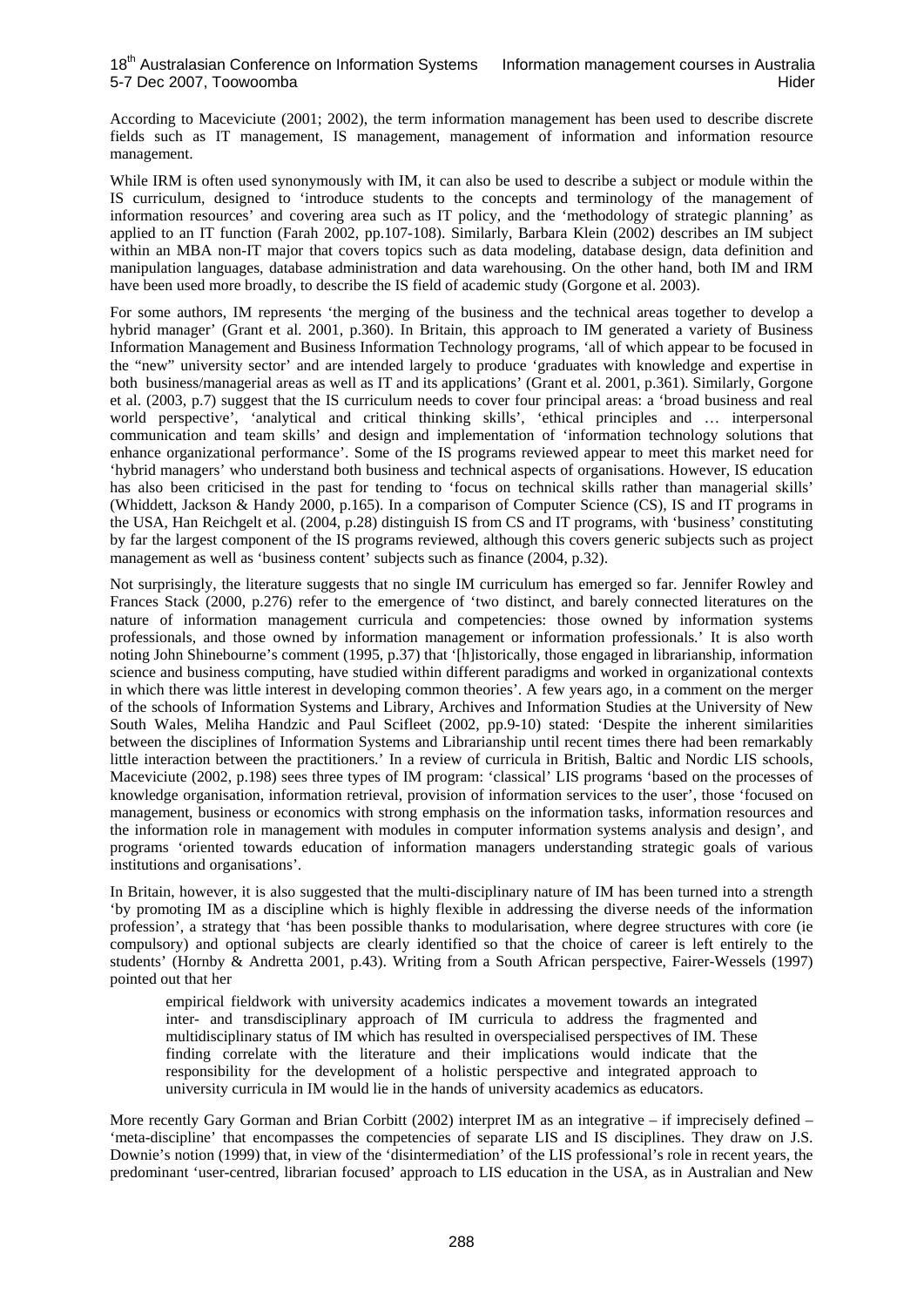#### 18<sup>th</sup> Australasian Conference on Information Systems Information management courses in Australia 5-7 Dec 2007, Toowoomba **Hider** Hider Hider Hider Hider Hider Hider Hider Hider Hider Hider Hider Hider Hider Hider

Zealand, should make room for the alternative 'system-centred, technology focused' approach. Gorman and Corbitt (2002) suggest that IM education can be the means by which these two approaches are combined. Whether this is in fact happening in Australia, is the subject of the study described below.

## **Information Management Courses in Australian Universities**

While information management, as an independent profession, may still be undergoing development in Australia, formal courses of IM are now offered by a number of Australian universities. Some courses combine IM with cognate disciplines, such as LIS, KM and IS, mostly in an integrated fashion so as to offer a generic award, e.g. 'Master of Applied Science (Library and Information Management)', rather than a specific information management stream. Other courses cover narrower facets of IM, such as business or health information management, records management, and web management or information architecture. However, there are also around a dozen courses which are straight 'Information Management', and it is these courses that form the basis of the following analysis.

It might be supposed that as no professional body for IM has as yet established a system of formal recognition for IM courses in Australia (the Institute of Information Management (of Australia) was only established a few years ago), the curricula of these courses may be quite disparate. On the other hand, the related profession of knowledge management has no curriculum watchdog in Australia either, and yet would appear to be wellenough established for its courses to overlap to a reasonable degree <removed for refereeing>. Further, there are bodies which formally recognise courses that cover particular subdisciplines of IM: the Records Management Association of Australasia for records management, and the Australian Society of Archivists for archival management. Some, though not all, of the 'IM' courses are recognised by these two bodies. Moreover, the Australian Library and Information Association (ALIA) would claim responsibility to the IM profession in Australia, and most IM courses are formally recognised by this well-established body. There are also IM courses recognised by the Australian Computer Society (ACS). Whether these multiple sources of recognition, from bodies representing different disciplines and subdisciplines, assist in unifying IM education in Australia, or have the opposite effect, is a question addressed in this study.

Ten courses, currently offered by Australian universities, were identified with the specific title of Information Management: one undergraduate program from Monash University; two graduate certificates from [Central](https://weboutlook.csu.edu.au/ggcontent/course/id/31262/provider/253)  [Queensland University \(CQU\)](https://weboutlook.csu.edu.au/ggcontent/course/id/31262/provider/253) and [Queensland University of Technology \(QUT\)](https://weboutlook.csu.edu.au/ggcontent/course/id/29518/provider/245); four graduate diplomas from RMIT, the University of Tasmania, the University of Technology, Sydney (UTS), and the University of Western Australia (UWA); and three masters from Curtin University of Technology, QUT, and UWA. For the purposes of this analysis, articulated courses (e.g. where both a graduate diploma and masters are awarded) are treated as single courses, classified according to the highest award. The QUT graduate certificate combined information and knowledge management in its title.

A content analysis was performed on the abstracts for the core (compulsory) subjects, as derived from the course web pages, in seven of the ten courses. The undergraduate program was not analysed, as there was no other programs at that level for comparison; nor were the Curtin and UWA masters programs, as neither course had a single set of core subjects (the Curtin program had core subjects for different streams, e.g. Library and Information Studies). The analysis set out to answer three key questions:

- (i) do the IM courses cover similar ground?
- (ii) what areas or competencies do the courses focus on?
- (iii) to what extent do the courses represent a mix of competencies derived from the curricula of other disciplines?

The first question was addressed by examining overlap amongst subjects from different courses. The second and third questions were addressed by classifying all the core subjects from the diploma and masters courses in two ways: first, according to whether a subject was clearly derived from the LIS or IS discipline, or not; second, according to which of the core competencies for IM, as identified by Gorman and Corbitt (2002), a subject most covered.

In order to compare the overlap between courses, the courses were grouped at the same level. That is, six courses were examined for overlap: the two graduate certificates on the one hand, and the four graduate diplomas on the other. The same basic assumptions were made as in the authors' earlier study of KM courses in Australia <removed for refereeing>: that the graduate certificate and diploma levels are commensurate across the universities; that the abstracts for the subjects are sufficiently accurate and detailed to allow for accurate classification; and that despite varying specificity and exhaustivity in the abstracts, and varying subject divisions across courses, there would be some *subject equivalency* across courses, if the course content is to overlap significantly. For this analysis, subjects are deemed equivalent if there appears to be a large amount of overlap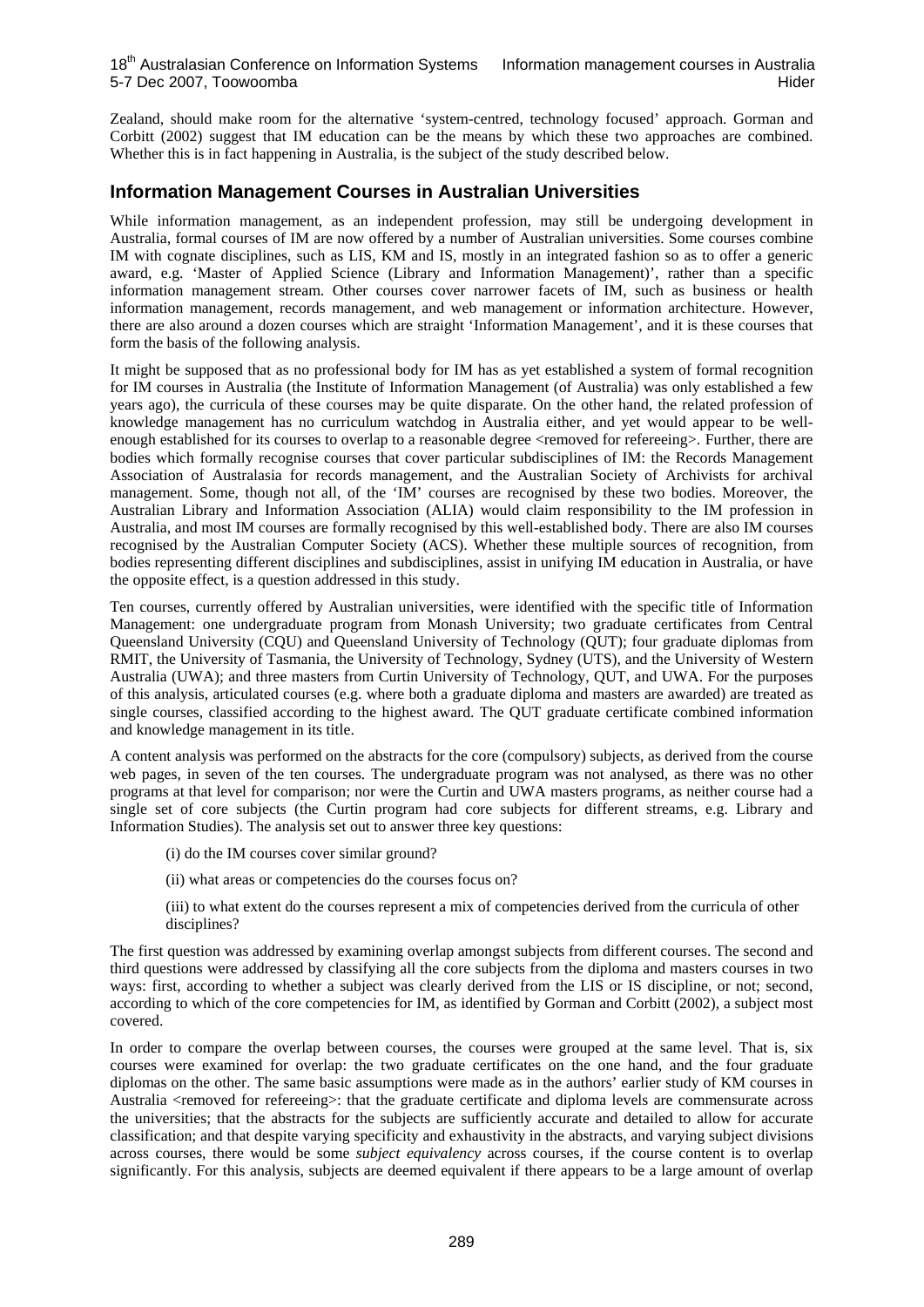between them, such that a student would be considered eligible for recognition of prior learning. Subjects that did not comprise specific content – project subjects, practicums, etc. – were not examined in this analysis.

Each number in the table 1-3 represents a particular subject, corresponding to the list of subjects in the Appendix. Table 1 shows core subject equivalency – or lack of it – between the two certificate courses at CQU and QUT. With only two courses, and a small number of subjects, few conclusions may be drawn. More interesting is the level of subject equivalency between the diploma courses. Table 2 shows core subject equivalency between the four courses at RMIT, Tasmania, UTS and UWA. As the number of subjects varies across courses, a fairer analysis allowed subject equivalency to be collapsed, so that narrower subjects are equated with broader subjects. However, this only applied to the case of one set of subjects, namely those covering information architecture, or a facet of information architecture. Table 3 shows the adjusted results: on average, a core subject in a diploma course was equivalent to 0.33 of the other three courses – an 8% overlap (0.33/4). This is very low in comparison with the 47% overlap found between the KM masters courses by <removed for refereeing>, and indicates that the curricula of the IM courses do not have all that much in common.

Table 1: Subject equivalency in IM certificate courses (numbered as per Appendix)

Table 2: Subject equivalency in IM diploma courses (numbered as per Appendix)

| <b>RMIT</b>              | ◡  | - | $\Omega$<br>0 | $\Omega$              | 1 <sub>O</sub><br>ΙV | 1 <sub>0</sub><br>┸ |                |                      |                                |    |                 |                 |               |    |
|--------------------------|----|---|---------------|-----------------------|----------------------|---------------------|----------------|----------------------|--------------------------------|----|-----------------|-----------------|---------------|----|
| <b>UWA</b>               |    |   |               |                       |                      |                     | 1 <sub>2</sub> | $\overline{A}$<br>14 | $\overline{\phantom{0}}$<br>⊥ັ |    |                 |                 |               |    |
| $\mathbf{r}$<br>`asmania | 18 |   |               | 19                    |                      |                     |                | $\overline{a}$<br>.  |                                | 16 | $\bigcap$<br>ΖU | $^{\sim}$<br>∠⊥ |               |    |
| <b>TITIO</b><br>ΙIJ      |    |   |               | $\cap \subset$<br>ر ر | $\sim$<br>∠∠         |                     |                |                      |                                |    |                 |                 | $\sim$<br>ر_ر | 24 |

|  |  | Table 3: Collapsed subject equivalency in IM diploma courses (numbered as per Appendix) |  |
|--|--|-----------------------------------------------------------------------------------------|--|
|  |  |                                                                                         |  |

| <b>RMIT</b>               | υ         | − | $\sqrt{2}$<br>◡ |                       | ◡            |                | $\epsilon$<br>$\overline{ }$ |               |                                  |                       |    |   |              |
|---------------------------|-----------|---|-----------------|-----------------------|--------------|----------------|------------------------------|---------------|----------------------------------|-----------------------|----|---|--------------|
| <b>IWA</b>                |           |   |                 |                       |              |                |                              | $\sim$<br>⊥ J | 14                               | $\overline{a}$<br>⊥ J |    |   |              |
| $\mathbf{r}$<br>l'asmania | 1 O<br>18 |   |                 | 19                    |              | $\Omega$<br>ZV |                              |               | $\overline{ }$<br>$\blacksquare$ |                       | 10 | ⊷ |              |
| <b>TTDO</b><br>ΙIJ        |           |   |                 | $\cap \subset$<br>ں ر | $\sim$<br>∠∠ | $\sim$<br>▱    |                              |               |                                  |                       |    |   | $\sim$<br>رے |

The subjects in the four diploma courses, plus those in the masters course from QUT, were then classified according to 'discipline' and 'core competency' (a couple of subjects could not be categorised due to lack of information). Results are shown in tables 4 and 5. Only subjects with abstracts that demonstrated to the authors a clear bias towards LIS or IS were classed with that discipline; otherwise, the 'neutral' category was assumed (see table 4). The core competency array (see table 5) was based on Gorman and Corbitt's three common competencies ('management', 'technology utilisation' and 'organisation of knowledge and knowledge resources', in LIS terminology) that represented (to Gorman and Corbitt) the intersection of IS and LIS, namely IM, and the two competencies that were outside that intersection ('information mastery' and 'client needs and services'). A subject that could have been classed in more than one category was classed according to what was considered best fit. Two subjects could not be classed with any of the above five competencies, and so were classed separately.

Table 4: Discipline orientation of core subjects (numbered as per Appendix)

|            | <b>RMIT</b>                                      | 'WA           | l asmanıa | <b>TELO</b><br>U LO | QUT                                |
|------------|--------------------------------------------------|---------------|-----------|---------------------|------------------------------------|
| TΩ<br>12   |                                                  |               | 17.21     |                     | 26                                 |
| neutral    | 7.10.1<br>∪.7<br>$\overline{1}$ . $\overline{1}$ | .14.15<br>1J. | 16.20     | 22, 23, 24, 25      | 29, 30, 32, 33, 34                 |
| <b>LIS</b> | 8,9                                              |               |           |                     | 29.21<br>$\mathcal{L}$<br>21,20,31 |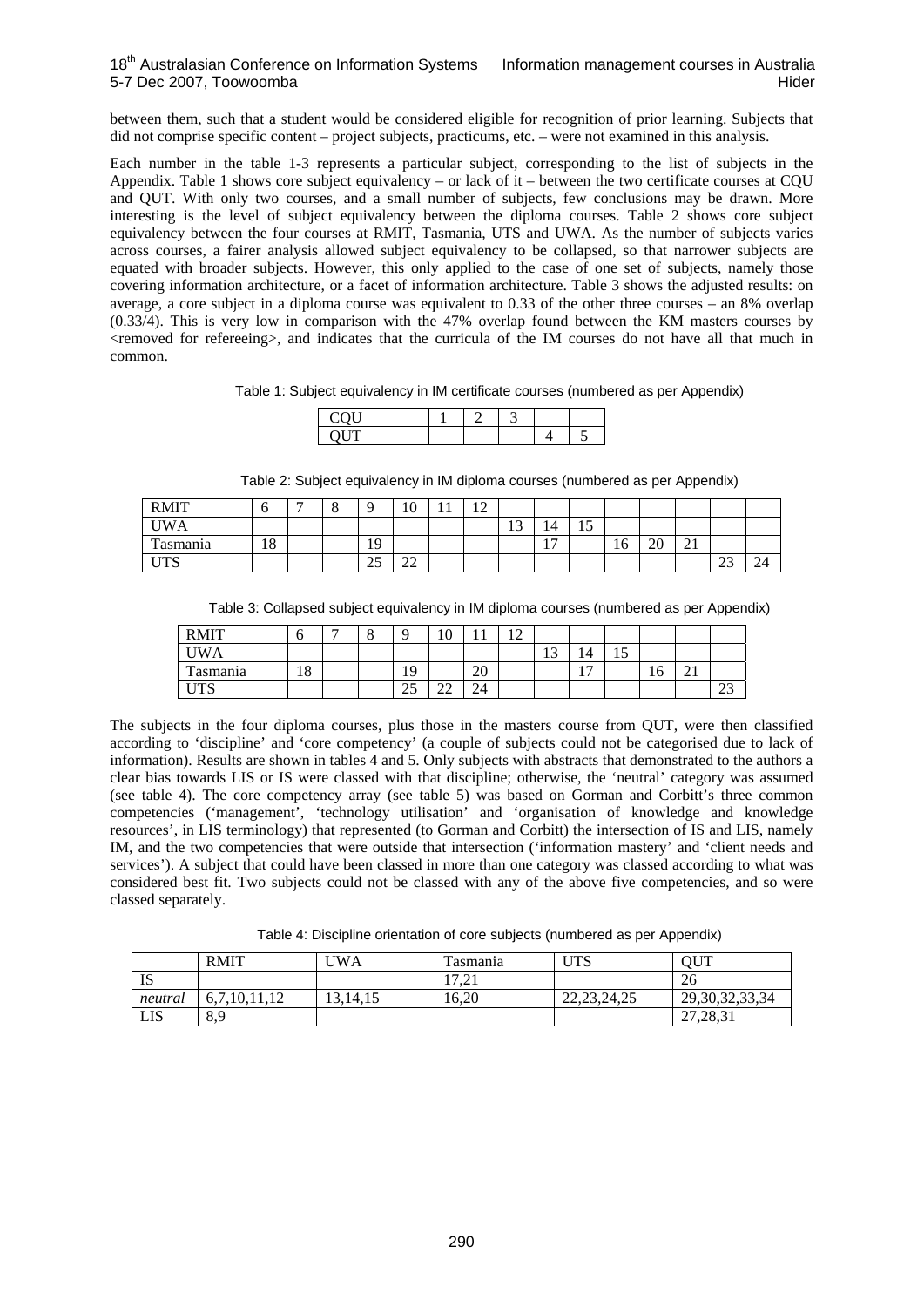|                  | <b>RMIT</b> | <b>UWA</b> | Tasmania   | <b>UTS</b> | QUT        |
|------------------|-------------|------------|------------|------------|------------|
| Management       | 8           | 14         | 16, 17, 21 |            | 28,32      |
| Technology       |             | 15         |            |            | 26,29      |
| utilisation      |             |            |            |            |            |
| Organisation of  | 7,9,11      | 13         | 19,20      | 24,25      | 30,33      |
| knowledge and    |             |            |            |            |            |
| knowledge        |             |            |            |            |            |
| resources        |             |            |            |            |            |
| Information      | 6           |            |            |            |            |
| mastery          |             |            |            |            |            |
| Client needs and | 10          |            |            | 22         | 27, 31, 34 |
| services         |             |            |            |            |            |
| Professional     | 12          |            |            |            |            |
| practice         |             |            |            |            |            |
| Information      |             |            |            | 23         |            |
| behaviour        |             |            |            |            |            |

Table 5: Core competency classification of core subjects (numbered as per Appendix)

Assuming that subjects cover similar proportions of a (core) course, it would appear from table 4 that IM courses in Australia are making a fair attempt to offer more than an IS or LIS course. A large majority of subjects are not conspicuously derived from outside of IM*,* and no course has more than half its core subjects outside of IM. The most IS-oriented course appears to be the graduate diploma offered by the University of Tasmania, while the most-LIS oriented course looks to be QUT's masters, though this also has an IS-oriented subject and several neutral ones. Overall, the levels of IS and LIS influence would seem quite similar. The findings summarised in table 5 also indicate that the content of the IM courses is genuinely IM-oriented, if we accept Gorman and Corbitt's view of IM's core competencies – most subjects fitted reasonably well into on of the three 'IM' competencies. However, the extent to which courses conformed to Gorman and Corbitt's model varied significantly: the subjects from Tasmania and UWA were exclusively of the three 'IM' competencies, whereas half or almost half of the subjects from UTS and RMIT fell outside of them. Not surprisingly, the two more LIS-oriented courses included one or more subjects which focused on client needs and services. Of the three 'IM' competencies, it is interesting to note that the most covered, in terms of subjects, is organisation of knowledge and knowledge resources, followed by management. Technology utilisation, perhaps surprisingly, comes a poor third. Indeed, the RMIT, Tasmania and UTS courses include no subject that focuses on technology; whereas the UWA and QUT courses are well-balanced in terms of the Gorman and Corbitt core competencies.

# **Conclusion**

The low degree of overlap amongst the content of the IM courses may be due to a combination of reasons, some pragmatic (for example, schools endeavouring to develop 'unique' courses for strategic purposes) and some pertaining to the nature of IM as practiced in contemporary Australia. One reason may well be that the courses are derived from other courses based in different disciplines and professions; a related reason may be that they are aimed at different accrediting bodies and at students with different career aspirations. It may also be the case that IM is simply not well enough established in Australia as a distinct discipline, and as such is variously constructed by academics based in a range of *other* disciplines.

On the other hand, at a meta level, the IM courses appear to conform reasonably well to the model of IM professional attributes, or core competencies, proposed by Gorman and Corbitt (2002). That is, the courses tend to focus on information/knowledge organisation, management, and technology applications. If content has been derived from IS or LIS courses, then it would appear to have been selected appropriately, for the most part, and to have been adapted for an information management perspective. Whilst the details of what information management covers, or should cover, may be contested, its position in relation to other disciplines would appear to be reasonably well-established: it represents an intersection of IS and LIS, and also of KM.

The courses' emphasis on information organisation is interesting, as is their de-emphasis on specific technology applications, at least with their core subjects. It may be that technology is covered more extensively in the elective subjects, and it may be the case that information organisation and management can be taught more readily in terms of principles than can technology, which is covered more in terms of specific applications taught outside of core curricula.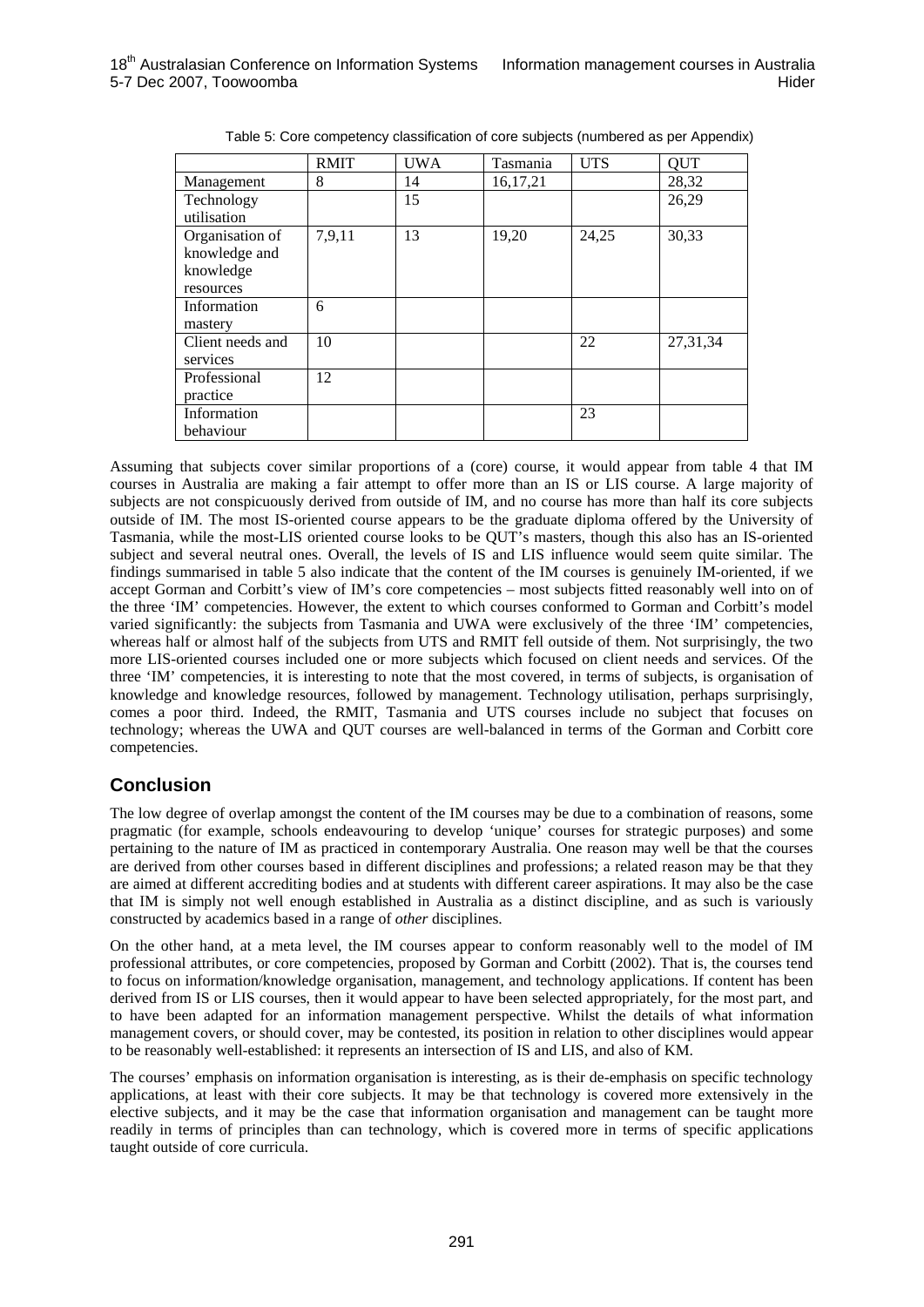18<sup>th</sup> Australasian Conference on Information Systems Information management courses in Australia 5-7 Dec 2007, Toowoomba **Hider** Hider Hider Hider Hider Hider Hider Hider Hider Hider Hider Hider Hider Hider Hider

Further research is required to gain a fuller picture of the directions in which IM education in Australia, and elsewhere, is heading. Presently, IM represents an intersection, rather than a union, of the LIS and IS disciplines, as reflected in the separate LIS and IS programs that continue to operate quite independently in Australia. If IM courses are to assist in the unification of these two disciplines, then it needs to be demonstrated not only that their graduates are successfully combining LIS and IS competencies, but also that this combination of skills and perspectives is becoming the expectation, rather than the exception, on the part of a broad range of industries.

#### **References**

- Davenport, TH & Prusak, L 2000, *Working Knowledge: How Organisations Manage What They Know*, Harvard Business School Press, Boston, MA.
- Downie, JS 1999, 'Jumping off the disintermediation bandwagon: Reharmonizing LIS education for the realities of the 21st century', paper presented to ALISE, Philadelphia, PA, 26-29 January.
- Fairer-Wessels, FA 1997, 'Information management education in South African universities: Towards an interdisciplinary approach', paper presented at IFLA General Conference, Copenhagen, 31 August 31-5 September 5.
- Farah, B 2002, 'Teaching Management of Information Resources: A Course Description', *Education for Information*, vol. 20, no. 2, pp. 107-18.
- Gorgone, JT, Valacich, JS, Feinstein, DL, Davis, GB, Topi, H & Longenecker, HE 2003, 'IS 2002 Model Curriculum and Guidelines for Undergraduate Degree Programs in Information Systems. *Communications of the Association for Information Systems,* vol. 11, article 1, viewed 1 June 2007, <http://cais.aisnet.org/articles/11-1/default.asp?View=Journal&x=36&y=15>.
- Gorman GE & Corbitt BJ 2002, 'Core Competencies in Information Management Education', *New Library World*, vol. 103, no. 11/12, pp. 436-445.
- Grant, K, Stansfield, M & Fitz-Gerald, S 2001, 'The Information Challenges Approach to Teaching Information Management', *Journal of Further and Higher Education*, vol. 25, no. 3, pp. 359-368.
- Handzic, M & Scifleet, P 2002, 'Impact of new economy on IS education: A case of UNSW', paper presented at Annual Conference of the International Academy for Information Management, Barcelona, 13-15 December.
- Hornby, S, & Andretta, S 2001, 'The Janus-face of Information Professionals', *Education for Information*, vol. 19, no. 1, pp. 35-45.
- Kirk, J 1999, 'Information in Organisations: Directions for Information Management', *Information Research*, vol. 4, no. 3, viewed 1 June 2007, <http://informationr.net/ir/4-3/paper57.html.>
- Klein, BD 2002, 'Teaching Information Management to Non-graduate IT Majors', *Journal of Computer Information Systems*, vol. 43, no. 1, pp. 42-47.
- Maceviciute, E 2001, 'Information Management Programme in Sweden', *Infos 2001,* viewed 1 June 2007, <http://www.aib.sk/infos/infos2001/14.htm.>
- Maceviciute, E 2002, 'Information Management in the Baltic, Nordic, and UK LIS Schools', *Library Review*, vol. 51, no. 3/4, pp. 190-199.
- Reichgelt, H, Lunt, B, Ashford, T, Phelps, A, Slazinski, E & Willis, C 2004, 'A Comparison of Baccalaureate Programs in Information Technology with Baccalaureate Programs in Computer Science and Information Systems', *Journal of Information Technology Education*, vol. 3, no. 19-34.
- Rowley, J & Stack, F 2000, 'The *Star Trek* Phenomenon: Towards a Typology of Curricula in Information Management', *International Journal of Educational Management*, vol. 14, no. 6, pp. 276-284.
- Shinebourne, J 1995, 'Information Management: Paradigm, Curriculum and Profession. *Library Management*, vol. 16, no. 6, pp. 37–40
- Whiddett, R, Jackson, B, & Handy, J 2000, 'Teaching Information Systems Management Skills: Using Integrated Projects and Case Studies', *Computer Science Education,* vol. 10, no. 2, pp. 165-177.

### **Acknowledgements**

The authors wish to thank Carole Gerts, who ably assisted them in their data collection and literature review.